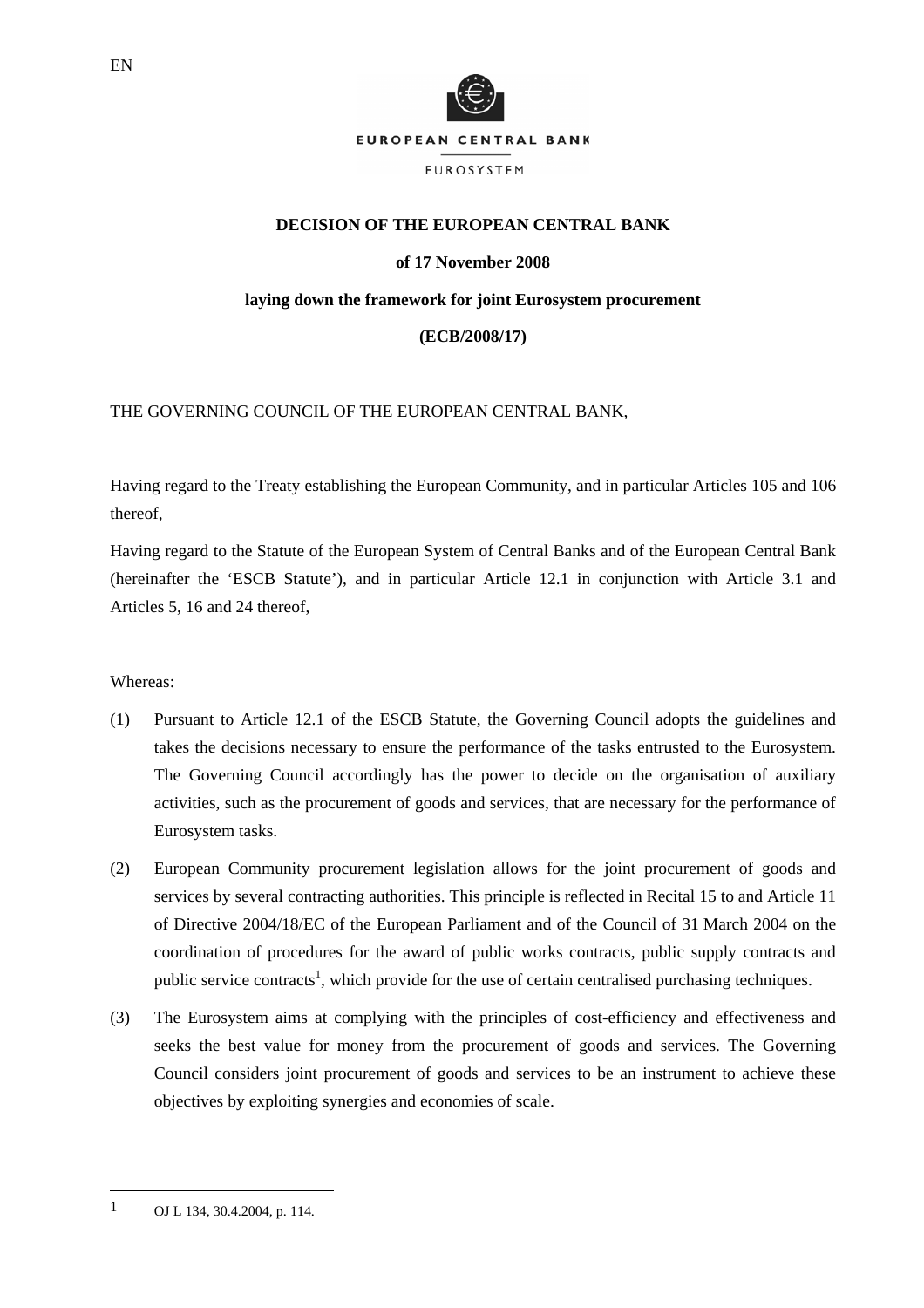- (4) By establishing a framework for joint Eurosystem procurement, the European Central Bank (ECB) aims at fostering the participation of the ECB and the national central banks of the Member States that have adopted the euro in such joint procurement.
- (5) The Governing Council created a Eurosystem Procurement Coordination Office (EPCO) to coordinate joint procurement. The Governing Council has appointed the Banque centrale du Luxembourg to host EPCO for the period from 1 January 2008 to 31 December 2012.
- (6) This Decision is without prejudice to the possibility for the central banks to request EPCO to support them in connection with the procurement of goods and services which fall outside the scope of this Decision.
- (7) The national central banks of the Member States that have not yet adopted the euro may have an interest in participating in EPCO's activities as well as in joint tender procedures, which will take place under the same conditions as those applying to the central banks,

#### HAS DECIDED AS FOLLOWS:

#### *Article 1*

#### **Definitions**

For the purposes of this Decision:

- (a) 'Eurosystem' means the ECB and the national central banks of the Member States that have adopted the euro;
- (b) 'Eurosystem tasks' means the tasks entrusted to the Eurosystem according to the Treaty and the ESCB Statute;
- (c) 'central bank' means the ECB or the national central bank of a Member State that has adopted the euro;
- (d) 'leading central bank' means the central bank responsible for conducting the joint tender procedure;
- (e) 'hosting central bank' means the central bank appointed by the Governing Council to host EPCO;
- (f) 'EPCO Steering Committee' means the steering committee set up by the Governing Council to steer the activities of EPCO. The EPCO Steering Committee shall be composed of one member from each central bank, to be selected from among staff members at senior level with knowledge and expertise in organisational and strategic issues within their respective institutions and procurement experts. The EPCO Steering Committee shall report via the Executive Board to the Governing Council. The Chairmanship and the Secretariat of the EPCO Steering Committee shall be provided by the ECB;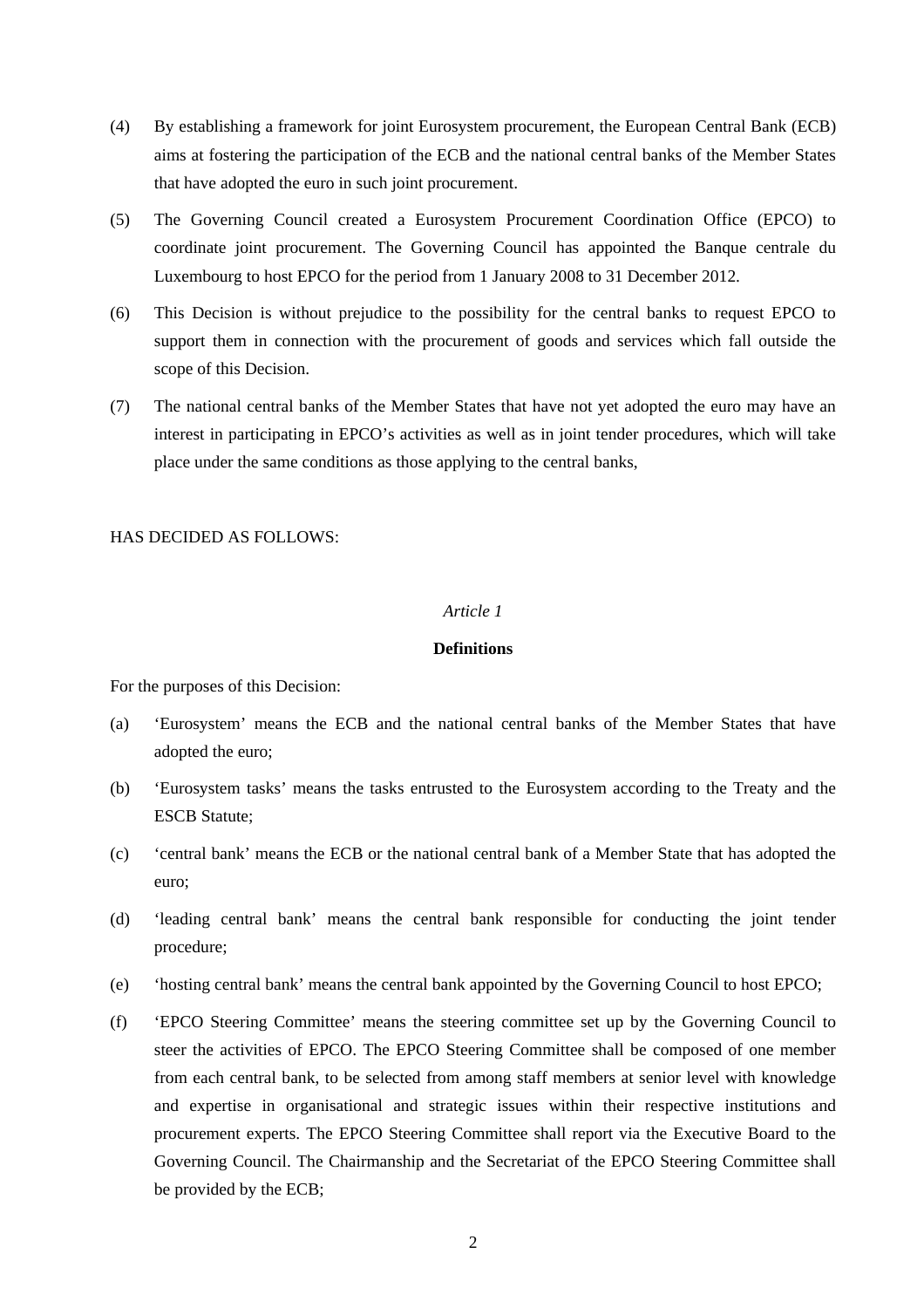(g) 'joint tender procedure' means a procedure for the joint procurement of goods and services carried out by the leading central bank for the benefit of the central banks participating in the joint tender procedure.

# *Article 2*

## **Scope of application**

- 1. This Decision shall apply to the joint procurement by central banks of goods and services which are necessary for the performance of Eurosystem tasks.
- 2. Participation of central banks in EPCO's activities and in joint tender procedures shall be voluntary.
- 3. This Decision shall be without prejudice to Guideline ECB/2004/18 of 16 September 2004 on the procurement of euro banknotes<sup>2</sup>.

## *Article 3*

## **Eurosystem Procurement Coordination Office**

- 1. EPCO shall carry out all of the following tasks:
	- (a) facilitate the adoption of best procurement practices within the Eurosystem;
	- (b) develop the infrastructure (e.g. skills, functional tools, information systems, processes) required for joint procurement;
	- (c) identify potential cases for joint procurement which fall within or outside the scope of this Decision on the basis of procurement needs that central banks address to EPCO;
	- (d) prepare and update as necessary an annual procurement plan for joint tender procedures based on the assessment described in point (c);
	- (e) prepare common requirements in cooperation with the central banks participating in a joint tender procedure;
	- (f) support the central banks in joint tender procedures;
	- (g) support the central banks in procurement relating to common projects of the European System of Central Banks, if so requested by the central bank leading the project.
- 2. The hosting central bank shall provide the material and human resources required for EPCO to perform its tasks in accordance with the budget approved by the Governing Council as set out in paragraph 4.

l

<sup>2</sup> OJ L 320, 21.10.2004, p. 21.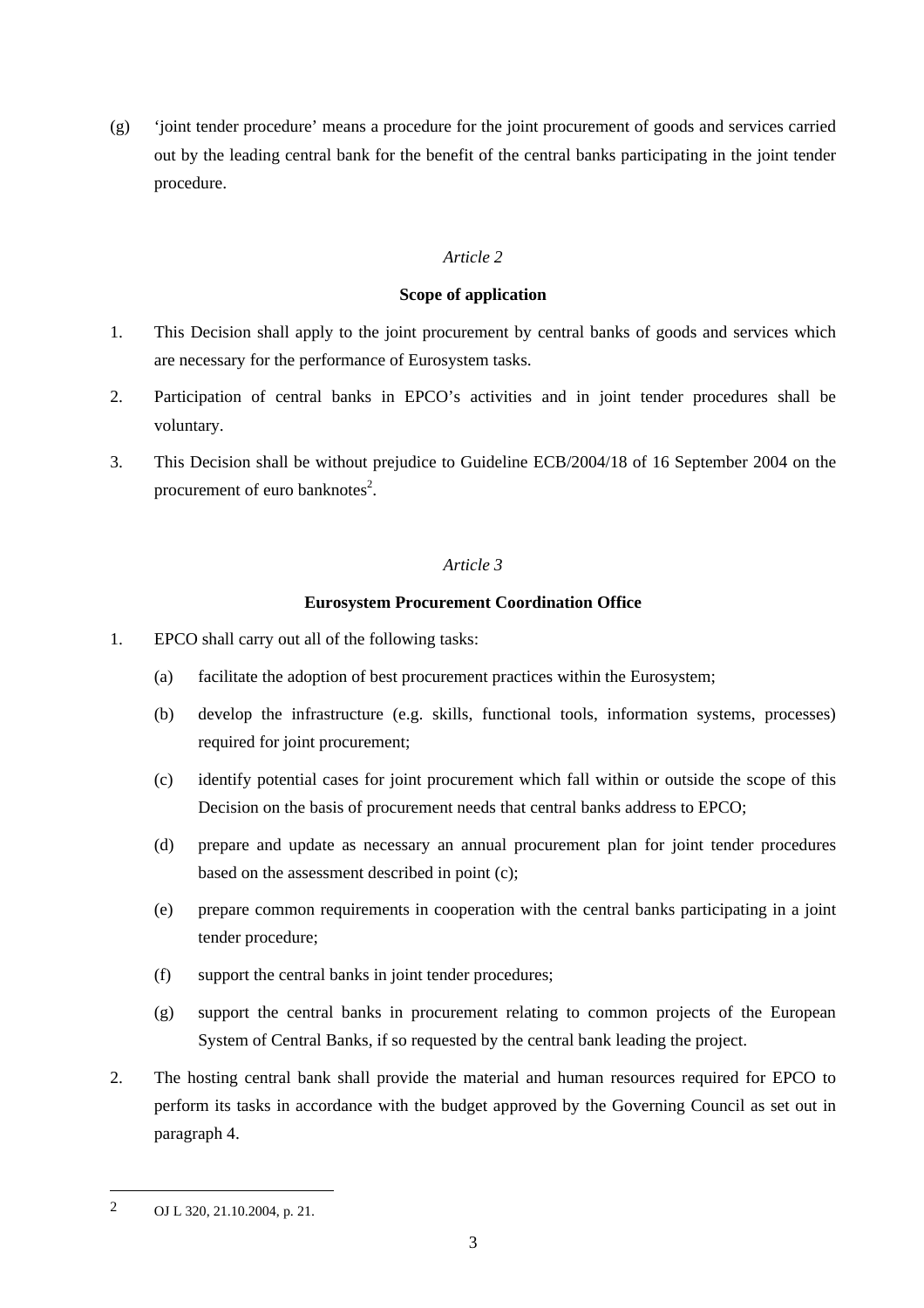- 3. The hosting central bank, in consultation with the EPCO Steering Committee, may adopt rules concerning the internal organisation and administration of EPCO, including a code of conduct for EPCO staff aimed at ensuring the utmost integrity in the performance of their duties.
- 4. The central banks shall finance EPCO's budget in accordance with the rules adopted by the Governing Council. Prior to the start of the financial year, EPCO shall submit an annual budget proposal to the Governing Council for approval, via the EPCO Steering Committee and the Executive Board.
- 5. EPCO shall submit an annual report on its activities to the Governing Council, via the EPCO Steering Committee and the Executive Board.
- 6. EPCO's activities shall be subject to the control of the Internal Auditors Committee in accordance with the rules adopted by the Governing Council. This shall be without prejudice to the control and audit rules that apply to or are adopted by the hosting central bank.
- 7. The EPCO Steering Committee shall conduct an effectiveness and efficiency evaluation of EPCO's activities five years after EPCO's establishment. Based on this evaluation, the Governing Council shall decide if it is necessary to conduct a selection procedure to choose a new hosting central bank.

## *Article 4*

# **Joint tender procedures**

- 1. A joint tender procedure shall be deemed necessary for the purpose of this Decision if either: (i) it is reasonable to expect that the joint procurement of goods and services would result in more advantageous purchase conditions in accordance with the principles of cost-efficiency and effectiveness; or (ii) the central banks need to adopt harmonised requirements and standards in relation to such goods and/or services.
- 2. After having identified a potential case for a joint procurement, EPCO shall invite the central banks to participate in a joint tender procedure. The central banks shall inform EPCO in good time whether they intend to participate in the joint tender procedure and, if so, communicate their business requirements to EPCO. A central bank may withdraw from participating in a joint procurement prior to the publication of the contract notice.
- 3. On the basis of an annual procurement plan of joint tender procedures prepared by EPCO, and after consulting with the EPCO Steering Committee, the Governing Council may initiate joint tender procedures and choose the leading central bank(s) from among the central banks participating in the joint tender procedure. The Governing Council shall be provided with each update of the annual procurement plan.
- 4. The leading central bank shall carry out the joint tender procedure for the benefit of the central banks participating in the joint tender procedure, in accordance with the procurement rules to